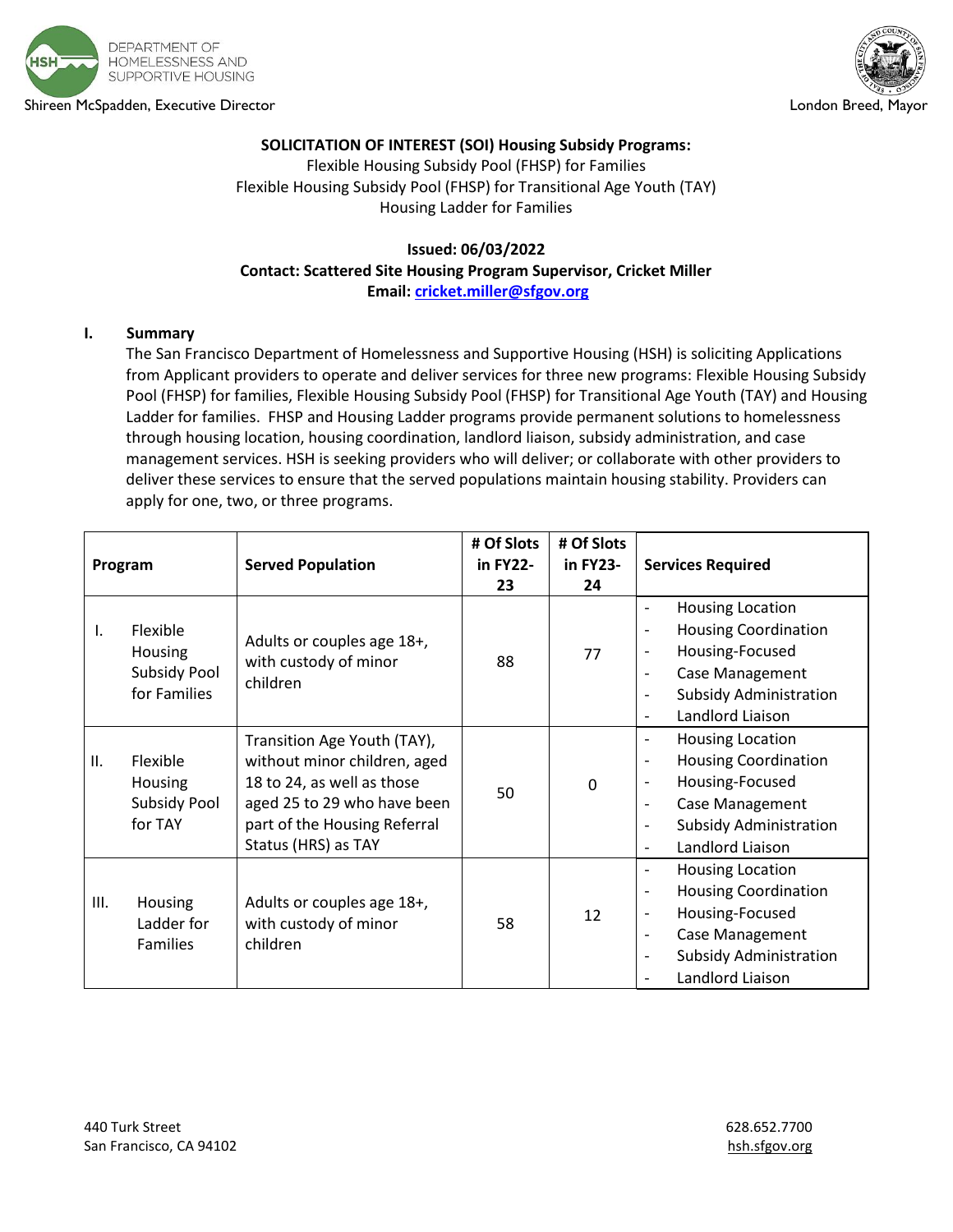**Flexible Housing Subsidy Pool Program for TAY Description:** FHSP is an intervention that provides a permanent rental subsidy for a unit within the private rental market. Tenants in FHSP pay 30 percent of their income towards rent with leases that do not limit the length of stay. HSH is interested in proposals that offer a share housing model for TAY that decrease in monthly rental and utility expenses, build community, and reduce isolation. HSH encourages providers to propose a shared housing component, but it is not required. HSH expects to fund 50 ongoing slots for the FHSP for TAY beginning in FY22-23. **Flexible Housing Subsidy Pool for Families Description:** FHSP is an intervention that provides a permanent rental subsidy for a unit within the private rental market. Tenants in FHSP pay 30 percent of their income towards rent with leases that do not limit the length of stay. Undocumented families, doubled up families, and asylum seekers are among the subpopulations eligible for the FHSP for Families. HSH expects selected providers to fill 88 ongoing slots for the FHSP program for Families beginning in FY22-23 and an additional 77 ongoing slots for the FHSP program for Families in FY23-24. HSH expects to fund a total of 165 ongoing slots for the FHSP for Families.

**Housing Ladder Program Description:** Housing Ladder offers opportunities for residents of Permanent Supportive Housing (PSH) to move on from settings with intensive supportive services to more independent living with an ongoing rental subsidy. Housing Ladder programs thereby free up housing opportunities for households in need of the enriched supportive services that are available within PSH. Households are housed in units within the private rental market and pay 30 percent of their income towards rent with leases in their name. HSH expects selected providers to fill 58 ongoing slots for the Housing Ladder for Families beginning in FY22-23and an additional 12 ongoing slots for the Housing Ladder for Families in FY23-24. HSH expects to fund a total of 70 ongoing slots for the Housing Ladder for Families.

Providers interested in applying for more than one of the three programs must submit one application per program that highlights the services described in this solicitation. Collaborative applications will be accepted but must be submitted as a single application with separate budgets (Appendix-2). Provider collaboration would work together on service delivery and program responsibilities.

HSH is interested in applications from grantees with:

- at least two years successfully providing similar services;
- a racial equity-based, culturally responsive, housing first, and trauma-informed approach;
- an ability to collaborate with tenants and providers with the goal of tenant housing stability; and
- the ability to begin services in a timely manner.

HSH anticipates grant agreements with a tentative start date of August 2022, for all three programs, for an initial two-year agreement, with options to extend for up to five years.

### **II. Schedule<sup>1</sup>**

| Solicitation Issued                                | June 3, 2022             |
|----------------------------------------------------|--------------------------|
| <b>Solicitation Questions Deadline<sup>2</sup></b> | June 10, 2022 by 5:00 PM |
| Solicitation Answers and Clarifications Published  | June 17, 2022            |
| <b>Applications Due Date</b>                       | June 29, 2022 by 5:00 PM |
| Intent to Award Notification                       | July 2022                |
| <b>Grant Agreements Begin</b>                      | August 2022              |

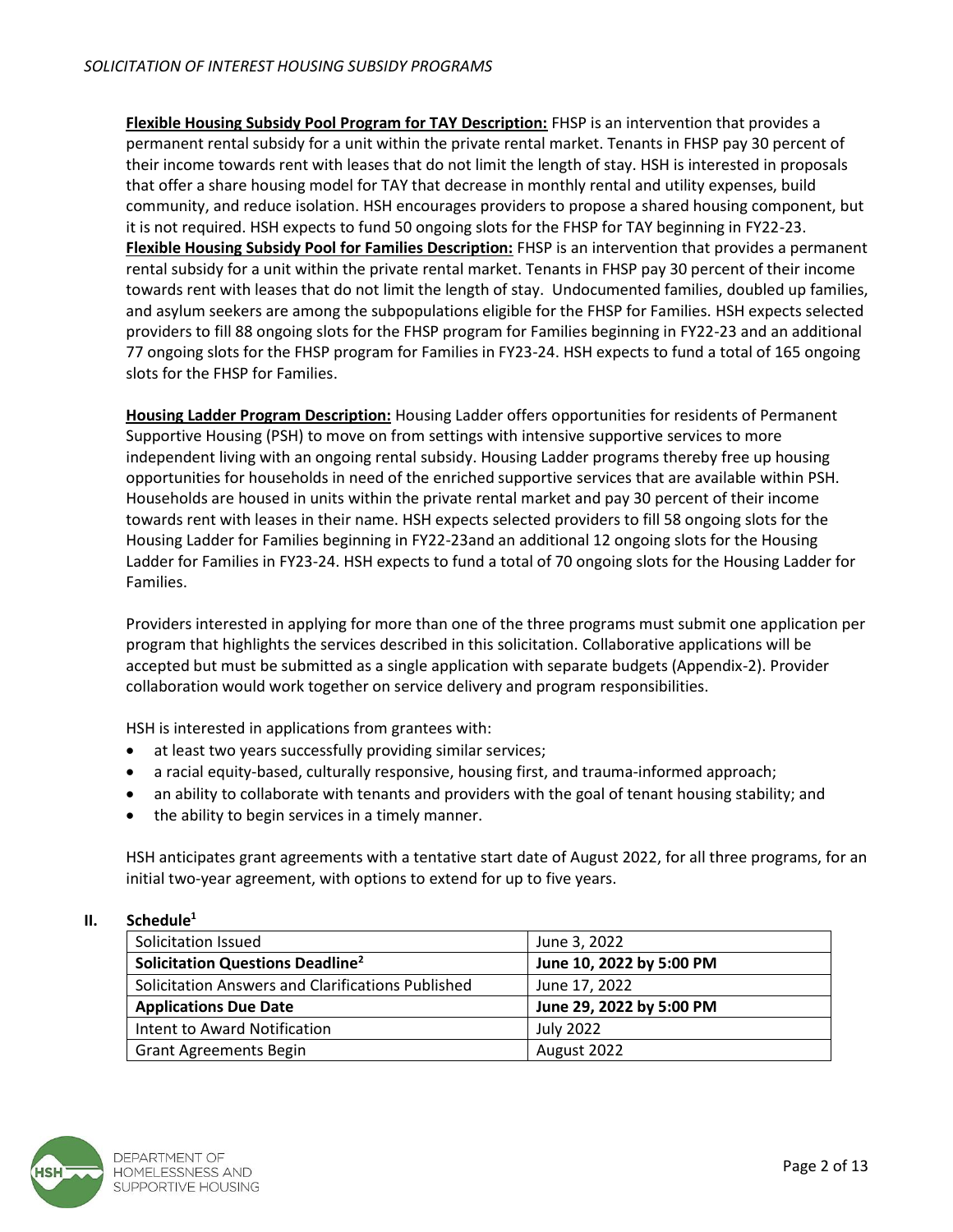Interested providers must submit all application questions to (cricket.miller@sfgov.org) no later than the **Solicitation Questions Deadline.** Interested parties must submit all Applications to (cricket.miller@sfgov.org) no later than the **Applications Due Date** to be considered. Interested parties must not contact City staff other than the contact stated in this document.

# **III. Delivering Services with Equity**

The Department of Homelessness and Supportive Housing (HSH) seeks to become an institution that represents the diversity of the communities we serve and fosters a more diverse, equitable, and inclusive (DEI) culture that recognizes and creates belonging for everyone in the City's Homelessness Response System across all work functions, levels, and services.

Diversity, Equity, and Inclusion are the foundation upon which HSH engages and assists those we serve, builds relations with those who provide services on our behalf, and infuses the values and beliefs that enable our colleagues and contractors to develop their potential and bring their full selves to the work we do to end homelessness in the city and county of San Francisco.

HSH envisions outcomes where racial disparity gaps in homelessness are closed, and the Homelessness Response System (HRS) is structured to benefit, and not further marginalize and harm, the BIPOC, LGBTQ+, and differently-abled communities. Our mission will inform the policies, procedures, and program development that end cycles of homelessness for our unsheltered and at-risk communities through equitable access to housing opportunities.

COVID-19 has heightened the historic and continuing impact of anti-Blackness and white supremacy, and of homophobia, and anti-trans bias, which has led to vastly disproportionate levels of homelessness for communities of color, lesbian, gay, bisexual, and queer (LGBQ+) and transgender persons. Thus, equity must be the foundational consideration in everything HSH does, and the Department is working to bring an equity lens to the forefront of all its planning and actions.

HSH grantees extend the department's reach into the community. It is our vision that all services funded by HSH further the department's mission and reflect its values, including the commitment to more equitable outcomes for BIPOC individuals experiencing homelessness in San Francisco. HSH is seeking to partner with grantees who demonstrate a deep understanding of and focus on racial equity to achieve different outcomes in the communities HSH serves and pay close attention to those who are often excluded. All applications for HSH funding will be evaluated in part based on the applicant's ability to articulate and demonstrate how it will operationalize a commitment to racial equity. Awarded grantees shall demonstrate the ability to conduct equity-focused data analyses and use feedback from the served population to enhance services.

<sup>&</sup>lt;sup>2</sup> No questions will be accepted after the Questions Deadline with the exception of Applicant-specific City vendor compliance questions.



<sup>&</sup>lt;sup>1</sup> Dates are subject to change. Check the HSH website for updates.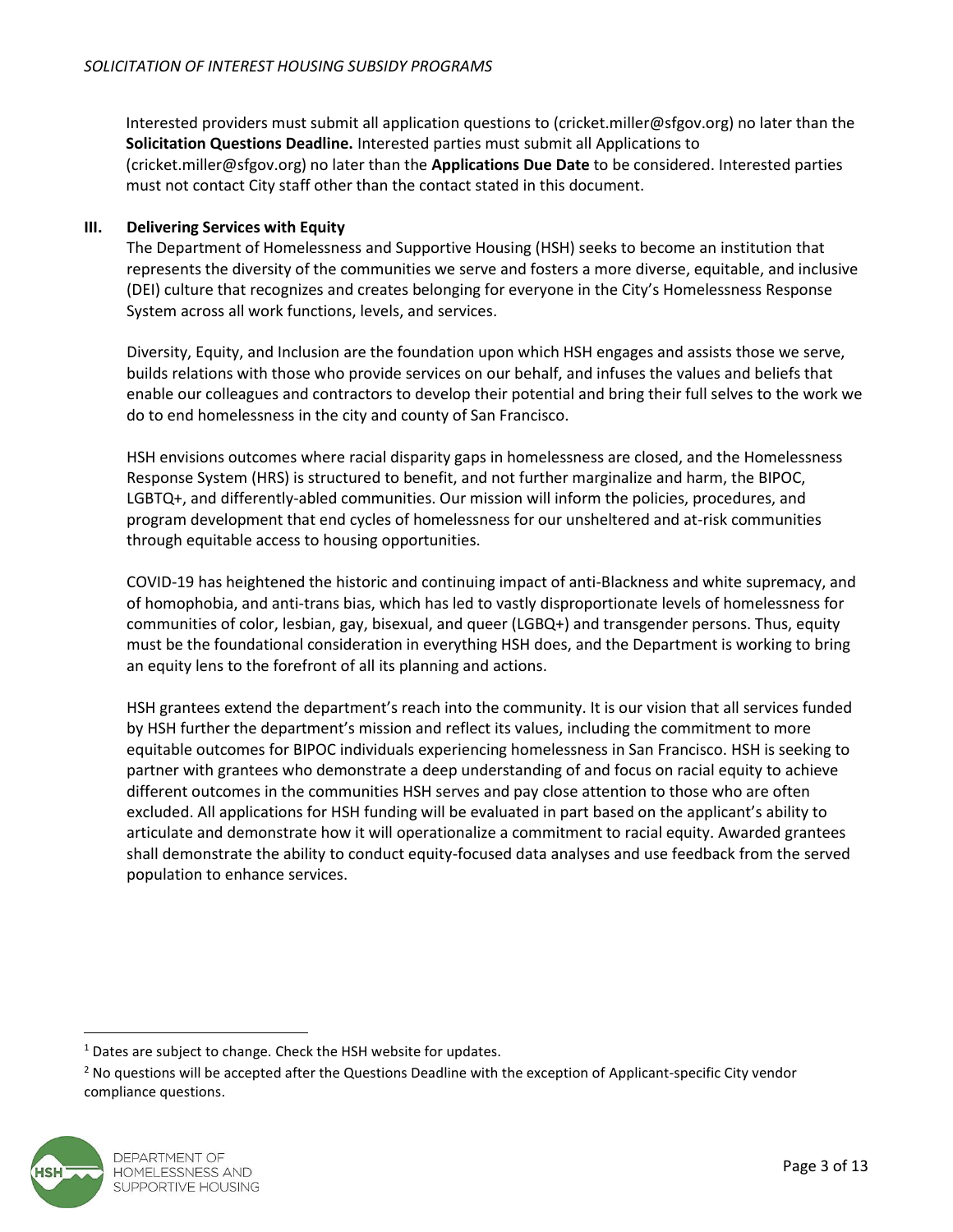### **IV. Delivering Services Using a Housing First Approach**

Grantee shall adhere to Housing First principles found in California Welfare and Institutions Code Section 8255 and follow the processes agreed upon by Grantee, HSH, property owner, housing subsidy administrators, funding regulations fair housing laws, and/ or other entities involved with referrals. Housing First centers on providing or connecting people experiencing homelessness to permanent housing as quickly as possible.

Under Housing First, tenant screening and selection practices must promote accepting applicants or use regardless of their sobriety and use of substances, completion of treatment, or participation in services. Tenant applicants must not be rejected based on poor credit or financial history, poor or lack of rental history, criminal convictions unrelated to tenancy, or behaviors that indicate a lack of "housing readiness."

### **V. Populations to Serve:**

- A. Flexible Housing Subsidy Pool for Families: Adults or couples age 18 or older, with custody of minor children
- B. Flexible Housing Subsidy Pool for TAY: Transitional Age Youth (TAY), without minor children, ages 18 to 24, as well as those ages 25 to 29 who have been part of the Housing Referral Status (HRS) as TAY.
- C. Housing Ladder for Families: Adults or couples age 18 or older, with custody of minor children

# **VI. Referral and Prioritization for FHSP**

All new tenants will be referred by HSH through the Coordinated Entry System, and/or other initiatives serving individuals experiencing homelessness in coordination with Coordinated Entry, such as Shelter In Place (SIP) hotel guests needing to be rehoused or recently homeless who need a longer term subsidy. The Coordinated Entry System organizes the City's HRS with a common, population-specific assessment, centralized data system, and prioritization method.

### **Referral and Prioritization for Housing Ladder**

Housing Ladder has specific eligibility criteria established and identified below. HSH will refer households residing in PSH who:

- Have lived in HSH funded PSH for at least 24 months;
- Have not had lease violations, rent delinquency, or failed habitability inspections for at least 12 consecutive months; and
- Tenants who have proven housing stability and may benefit from more independent affordable living.

# **VII. Description of Services for FHSP and Housing Ladder Programs**<sup>3</sup>

- A. Housing Location Services: Grantee shall provide Housing Location Services through the following activities to identify and secure housing units:
	- 1. Grantee shall conduct comprehensive housing searches and landlord recruitment to establish a portfolio of housing units that meet the needs of the served population. Units shall be reasonable in size, near transportation and other amenities, consistent with tenant preferences to the greatest degree possible, and accessible to tenants with disabilities.

<sup>&</sup>lt;sup>3</sup> Additional Services may be required and will be ultimately reflected in the awarded agreement's Appendix A, Description of Services.

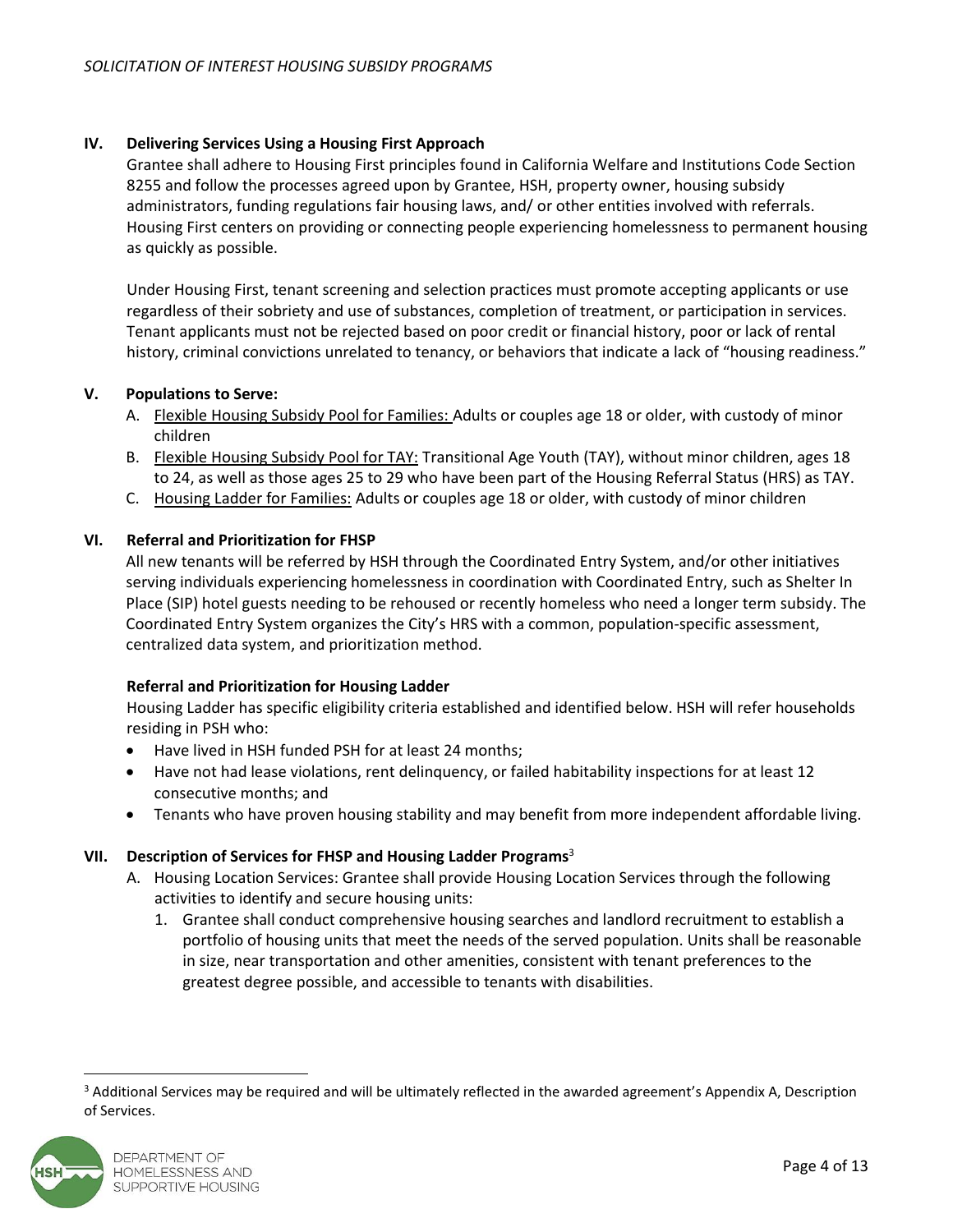- 2. Grantee shall utilize their real estate expertise to secure appropriate housing units for the served population that may include but are not limited to a single unit in multi-unit buildings, blocks of units in multi-unit buildings, shared housing, and other options that help tenants achieve residential stability and overall health and well-being.
- 3. Grantee shall employ skilled staff with experience in real estate, brokerage, sales, or other related fields, who can establish and maintain successful relationships with landlords. Grantee staff shall have excellent communication skills, build clear expectations for landlords and tenants, serve as a liaison, and respond quickly and appropriately to any concerns or problems.
- 4. Grantee shall partner with HSH to identify and act upon opportunities to secure units. This may include presentations, planning, and other activities needed to engage new partners, secure real estate, or otherwise expand the housing inventory supported with Flexible Housing Subsidy Pool (FHSP) resources.
- B. Housing Coordination Services: Grantee shall provide Housing Coordination services to match tenants to housing opportunities, eliminate barriers to housing placement, and allow for rapid placement into housing. Housing Coordination services shall include, but are not limited to, the following:
	- 1. Grantee shall communicate and coordinate with HSH Coordinated Entry Access Points to remove any barriers to the housing referral process;
	- 2. Lease negotiation and rental subsidy administration on behalf of tenants placed into housing and lease review to ensure compliance with all laws;
	- 3. Support to prospective tenants to secure units (e.g. completing housing applications, scheduling viewing appointments, and understanding lease and supporting documentation);
	- 4. Collection of all necessary documents to support tenants to successfully move into housing;
	- 5. Elimination of barriers to housing (e.g. assisting with clearance of outstanding utility debt, credit repair, correction of erroneous unlawful detainers);
	- 6. Initial and annual unit inspections to ensure compliance with Housing Quality Standards (HQS) and/or comparable habitability standards;
	- 7. Assessment and completion of minor repairs necessary to improve accessibility or other functional improvements;
	- 8. Payment for items needed during housing search and move-in (e.g. application fees, security deposit, furniture, and moving costs); and
	- 9. Income verification and rent calculation upon tenant move-in and annually thereafter, or sooner if a tenant's income changes.
- C. Housing-Focused Case Management Services: Grantee shall provide all necessary services to ensure a seamless transition to permanent housing and ongoing housing stability. Housing-Focused Case Management services shall include assisting tenants with securing needed documentation to move into housing, housing navigation services, and working closely with Subsidy Administration Services providers to ensure that all needed services are in place prior to housing placement.
	- 1. Grantee shall provide wrap-around case management services within a harm reduction model to ensure tenants' long-term housing retention and improved well-being. To the extent that participants are placed outside of San Francisco, case management should focus on connections to services in the new county of residence. These services shall include, but are not limited to:
		- i. Engagement with all tenants referred for housing placement to determine preferred housing options required services, and needed documentation;
		- ii. Housing Navigation services to assist successful transition into permanent housing, including unit viewings and selection, accompaniment during the move-in process, and orientation to the neighborhood and surrounding services;
		- iii. Arranging for necessary services after housing placement, such as In-Home Support Services (IHSS), or care by a medical or behavioral health provider;

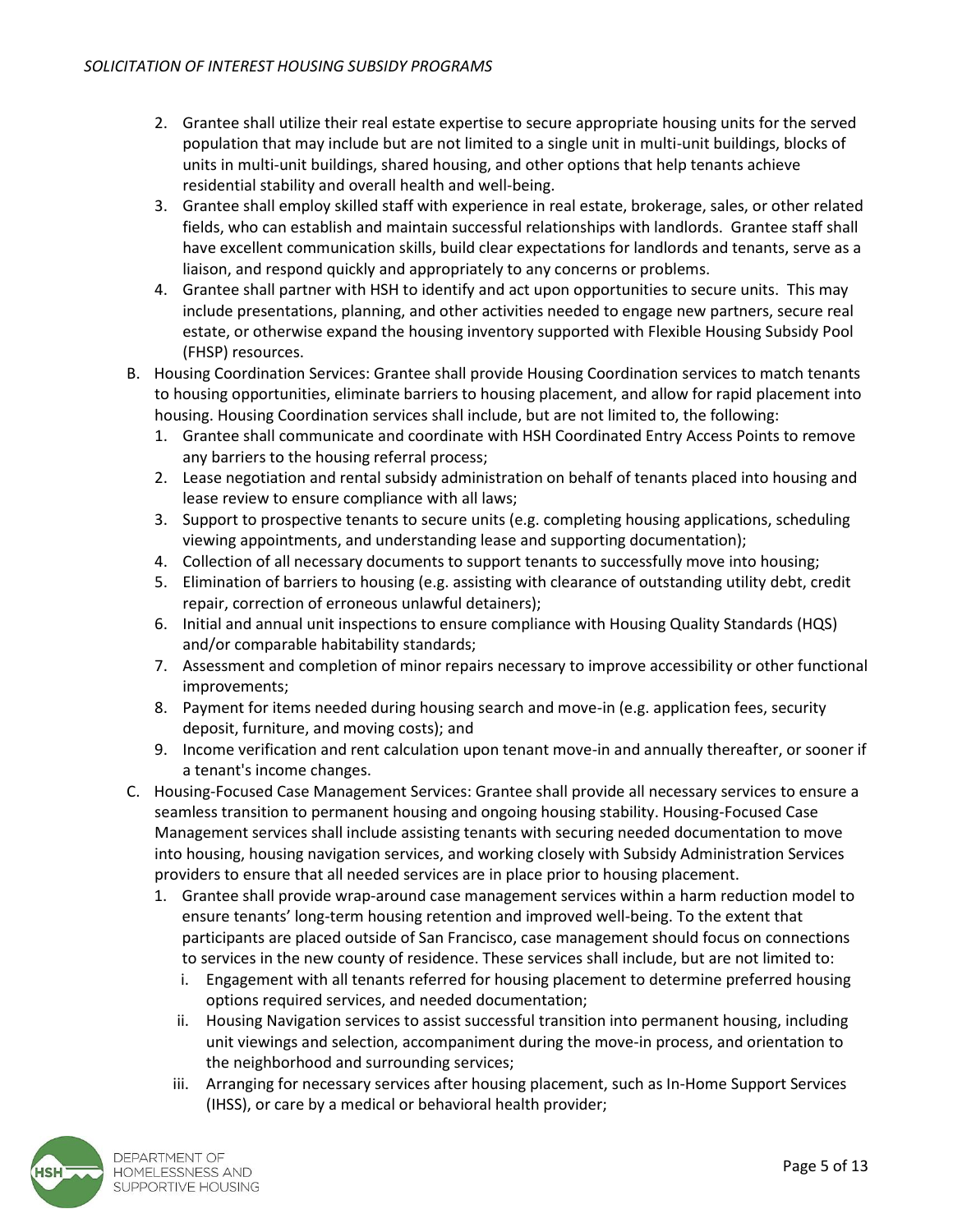- iv. Provision of targeted services and/or referrals to another appropriate agency for tenants whose behavior indicates a substance abuse, mental health, or another issue that is jeopardizing the tenant's housing retention and/or health;
- v. Linkages to community resources, case management, and crisis intervention within a Housing First, trauma-informed, and harm reduction modality should the tenants' needs exceed the capacity of the Grantee;
- vi. Education on tenancy requirements and support to address barriers to housing retention;
- vii. Support with completing any required processes for housing provider's income certification and re-certification processes; and
- viii. Ongoing coordination with a partner providing housing location and subsidy administration service, serving the tenant, through meetings, calls, and other communication, as needed.
- ix. Grantee shall provide referrals for and solve problems preventing a participant's enrollment in the county, state, and federal benefits programs. Grantee may help tenants identify, apply for and establish appointments for available benefits in their county of residence, or transfer existing benefits to the new county of residence.
- D. Subsidy Administration Services: Grantee shall provide Subsidy Administration services to fulfill the administrative, financial, and record-keeping functions required to issue and document timely and accurate subsidy payments and other types of financial assistance. Subsidy Administration services include, but are not limited to:
	- 1. Initial payments associated with tenant move-in, including security deposits, first and last month's rent, including calculation of tenant monthly rental payment amounts;
	- 2. Timely and accurate payment of subsidies to landlords and property management, in accordance with negotiated leases;
	- 3. Timely and accurate payment of flexible funding to eliminate other barriers to housing; and
	- 4. The completion of regular income verification and rent calculation for each tenant receiving a subsidy and timely notices to tenants for any changes in rent and reflecting rent changes in subsidy payments.
- E. Landlord Liaison Services: Grantee shall provide Landlord Liaison services to support ongoing housing stability, including serving as a liaison between landlords and tenants. Landlord Liaison services include, but are not limited to:
	- 1. Coaching tenants on being a good neighbor, developing tenancy skills, lease requirements, and other topics that support stable tenancy;
	- 2. Monthly home visits for the first three months of a tenant's tenure in housing, and quarterly thereafter. Grantee shall also check in with each landlord at least quarterly to ensure satisfaction;
	- 3. Regular communications with landlords to identify and address concerns on a proactive basis;
	- 4. Collaboration with the Housing-Focused Case Management services provider partners to ensure that tenants can pay rent on time, cultivate healthy relationships with neighbors and landlords, maintain a connection to benefits and other community resources, and resolve any tenancy issues. Coordination shall consist of regular, informal communication as well as structured case coordination meetings that occur at least monthly;
	- 5. Immediate responses to lease violations or other complaints, with the goal of finding resolutions that do not jeopardize housing stability. If lease violations cannot be resolved, Grantee shall work closely with landlords and tenants to coordinate relocation prior to eviction; and
	- 6. Ensuring that landlords fulfill their legal responsibilities, including conducting repairs, issuing proper notices, supporting tenants' rights to Fair Housing, and adhering to lease terms.

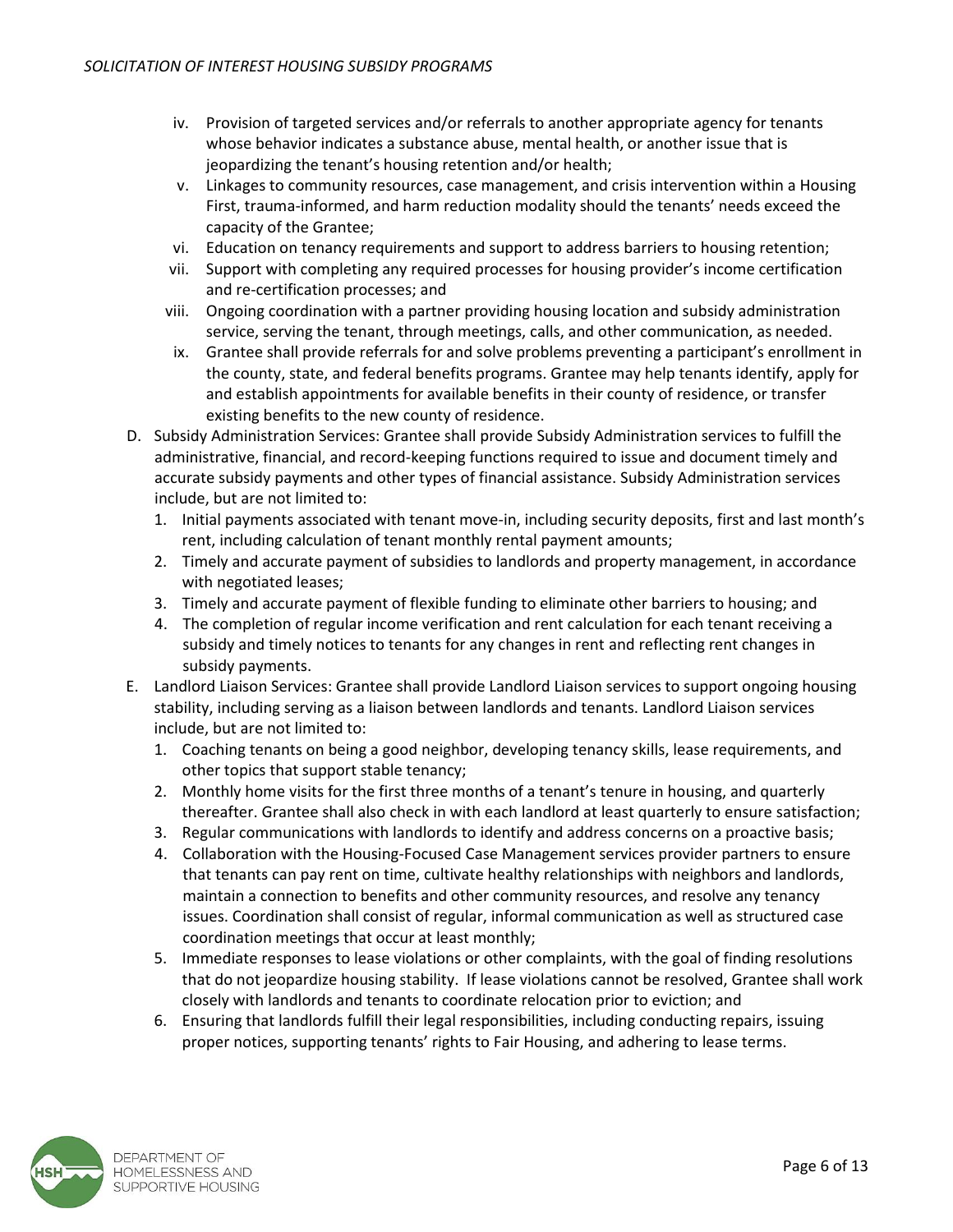# **VIII. Program Budget**

The available budget (Appendix-2) for the Flexible Housing Subsidy Pool for Families, Flexible Housing Subsidy Pool for TAY, and Housing Ladder for Families programs are summarized below by fiscal year. When completing the Appendix-2 applicants should consider the initial program start-up process, which includes staff hiring and managing multi-year housing placements.

Flexible Housing Subsidy Pool for Families

| FY        | Staffing, Operations, and<br><b>Direct Client Expenses</b> |
|-----------|------------------------------------------------------------|
| $22 - 23$ | \$2,540,500                                                |
| 23-24     | \$8,835,500                                                |

Flexible Housing Subsidy Pool for TAY

| FY        | <b>Staffing, Operations and</b><br><b>Direct Client Expenses</b> |
|-----------|------------------------------------------------------------------|
| $22 - 23$ | \$1,459,300                                                      |
| 23-24     | \$2,276,400                                                      |

Housing Ladder for Families

| FY        | <b>Staffing, Operations and</b><br><b>Direct Client Expenses</b> |  |  |
|-----------|------------------------------------------------------------------|--|--|
| $22 - 23$ | \$1,361,100                                                      |  |  |
| $23 - 24$ | \$4,053,400                                                      |  |  |

# **IX. Staffing Requirements**

- A. TAY FHSP Grantees shall maintain a minimum of one full time equivalent (FTE) case management staff per 16 households.
- B. Family FHSP Grantees shall maintain a minimum of one full time equivalent (FTE) case management staff per 14 households.
- C. Housing Ladder Grantees shall maintain a minimum of one full time equivalent (FTE) case management staff per 40 households.

# **X. Service Requirements<sup>4</sup>**

- A. Record Keeping and Files: Grantee shall update tenant referral status information in the Online Navigation and Entry (ONE) System:
	- i. Grantee shall maintain confidential tenant files on the served population, including signed lease agreement and addenda, notices or lease violations issued to the tenant, copies of payment plans or other agreements to support housing stability.
	- ii. Grantee shall maintain all eligibility and inspection documentation in the ONE System and maintain hard copy files with eligibility, including homelessness verification documents.

<sup>4</sup> Additional Service Requirements may be required and will be ultimately reflected in the awarded agreement's Appendix A, Services to be Provided.

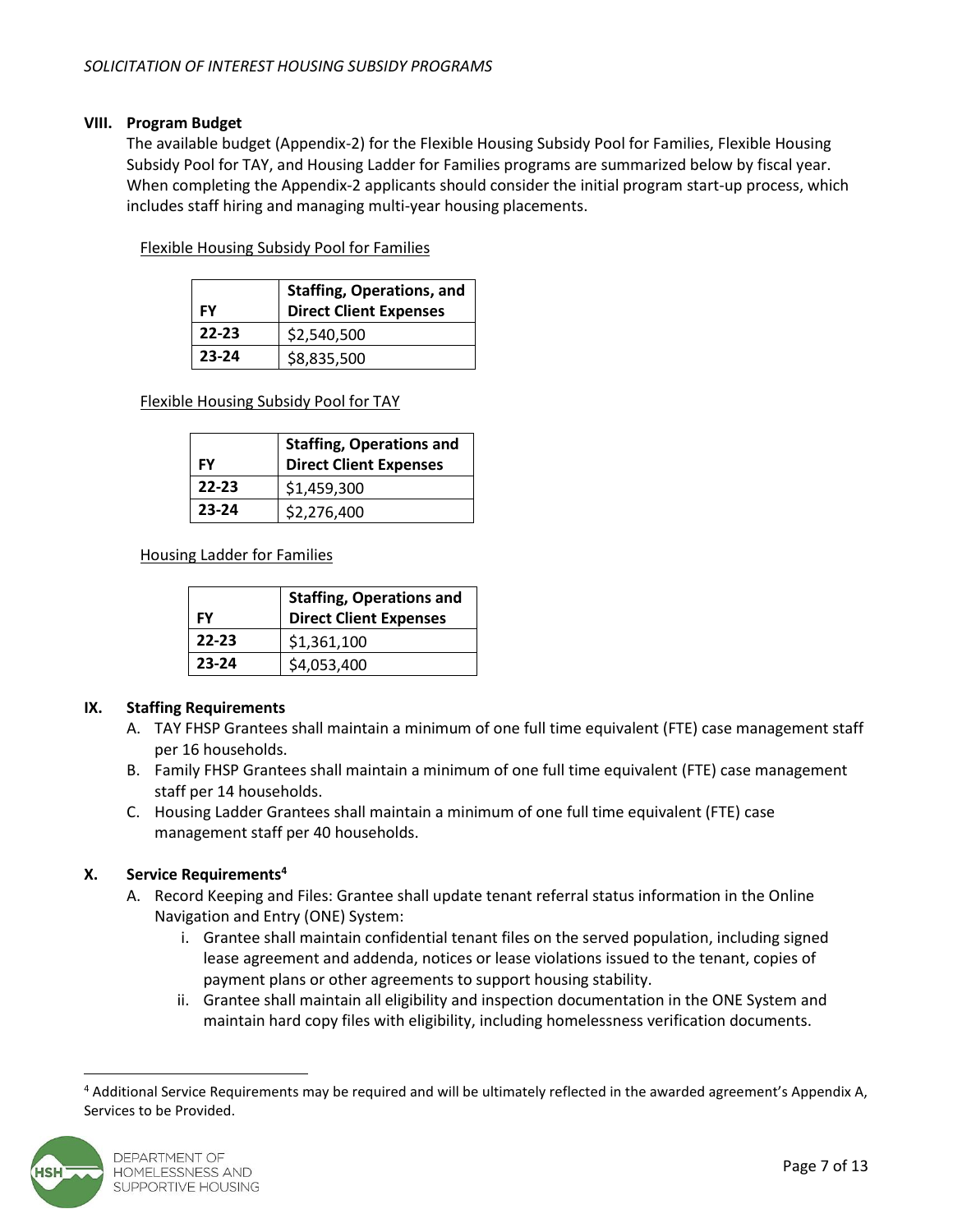# **XI. Data Standards**

- 1. Records entered into the Online Navigation and Entry (ONE) system shall meet or exceed the ONE System Continuous Data Quality Improvement Process standards: [https://onesf.clarityhs.help/hc/en-us/articles/360001145547-ONE-System-Continuous-Data-](https://onesf.clarityhs.help/hc/en-us/articles/360001145547-ONE-System-Continuous-Data-Quality-Improvement-Process)[Quality-Improvement-Process.](https://onesf.clarityhs.help/hc/en-us/articles/360001145547-ONE-System-Continuous-Data-Quality-Improvement-Process)
- 2. Grantee shall enter data into the ONE System but may be required to report certain measures or conduct interim reporting in CARBON, via secure email, or through uploads to a File Transfer Protocol (FTP) site. When required by HSH, Grantee shall submit the monthly, quarterly and/or annual metrics into either the CARBON database, via secure email, or through uploads to an FTP site. HSH shall provide clear instructions to all Grantees regarding the correct mechanism for sharing data. Changes to data collection or reporting requirements shall be communicated to Grantees via written notice at least one month prior to expected implementation.
- 3. Any information shared between Grantee, HSH, and other providers about the served population shall be communicated in a secure manner, with appropriate release of consent forms and in compliance with 24 C.F.R. Part 578, Continuum of Care; 45 C.F.R. Parts 160 and 164, the Health Insurance Portability and Accountability Act (HIPAA) and federal and state data privacy and security guidelines.

# **XII. Service Objectives for FHSP and Housing Ladder**

All service objectives shall be calculated at a household level rather than per tenant. A household may include more than one tenant. All service objectives below will be monitored by sampling tenant files during annual program monitoring visits:

- A. Housing Location Services
	- 1. Grantee shall provide 100 percent of tenants with Housing Location Services.
- B. Housing Coordination Services
	- 1. Grantee shall provide 100 percent of tenants with Housing Coordination services.
	- 2. Grantee shall provide 100 percent of tenants with at least one home visit per month for the first three months to support their landlord relationship.
- C. Subsidy Administration Services
	- 1. Grantee shall issue 100 percent of subsidy payments on or before the first of the month every month for each tenant.
- D. Housing-Focused Case Management Services
	- 1. Grantee shall offer 100 percent of tenants Housing-Focused Case Management Services.
	- 2. Grantee shall offer 100 percent of tenants referrals to other Case Management should the tenant decline services.
- E. Landlord Liaison Services
	- 1. Grantee shall provide 100 percent of tenants with Landlord Liaison Services.
	- 2. Grantee shall respond to 100 percent of requests from tenants/landlords submitted on the 24 hour hotline within two business days.
	- 3. Grantee shall administer an annual Tenant Satisfaction survey to 100 percent of tenants that are active in the program.

### **XIII. Outcome Objectives for FHSP and Housing Ladder**

All outcome objectives shall be calculated at a household level rather than per tenant. A household may include more than one tenant. All outcome objectives will be monitored using ONE system data.

A. The following Outcome Objectives shall apply to Housing Location Services and Housing-Focused Case Management Services: At least 90 percent of tenants enrolled in the program will successfully move into housing as verified via their housing move-in date.

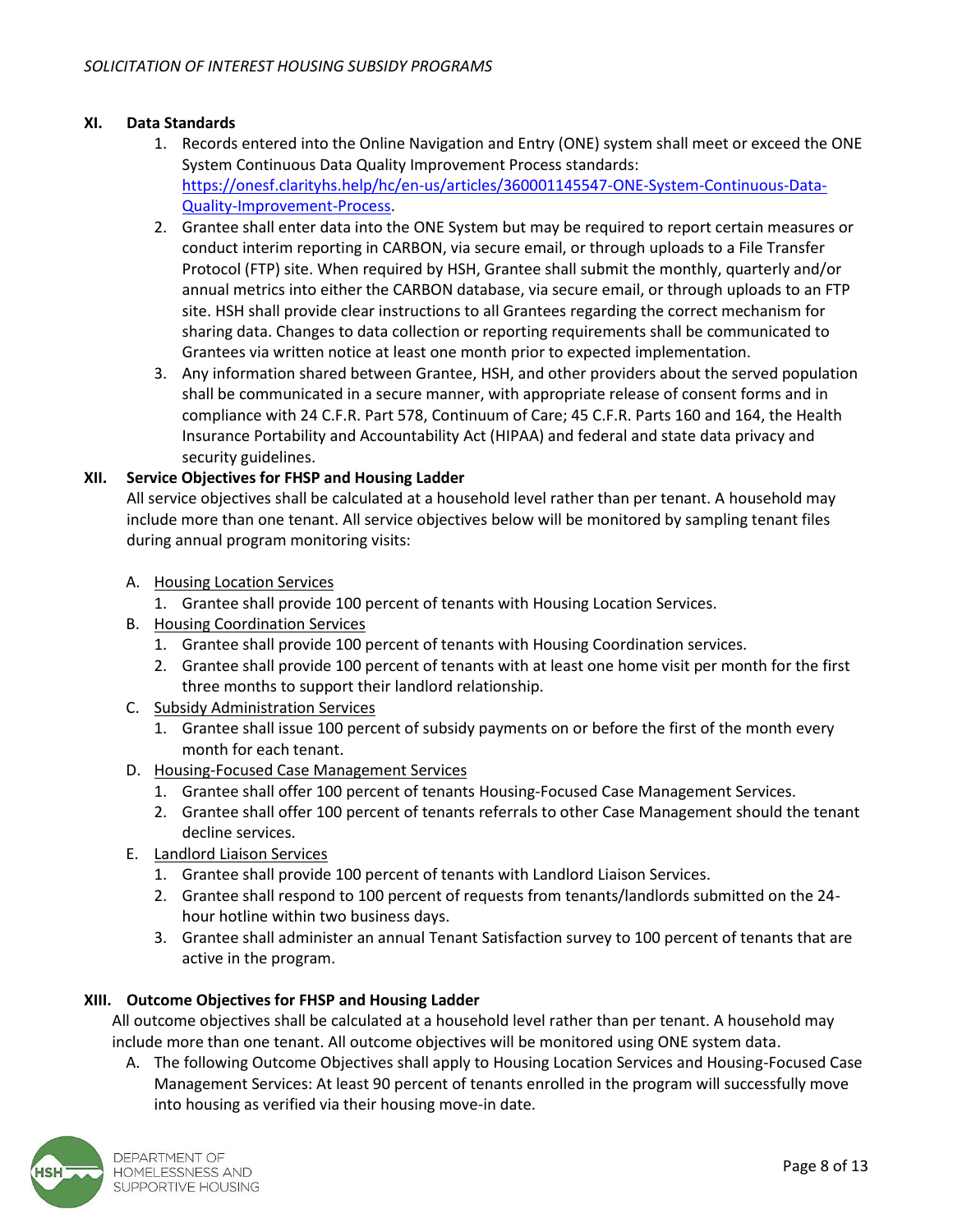B. The average length of time that tenants spend homeless, from referral to housing move-in, shall be less than or equal to 75 days, as calculated by Referral Start Date to Housing Move-in Date.

The following Outcome Objectives shall apply to Housing-Focused Case Management Services and Landlord Liaison Services:

C. At least 90 percent of households will maintain their housing for a minimum of 12 months, move to other permanent housing, or be provided with more appropriate placements.

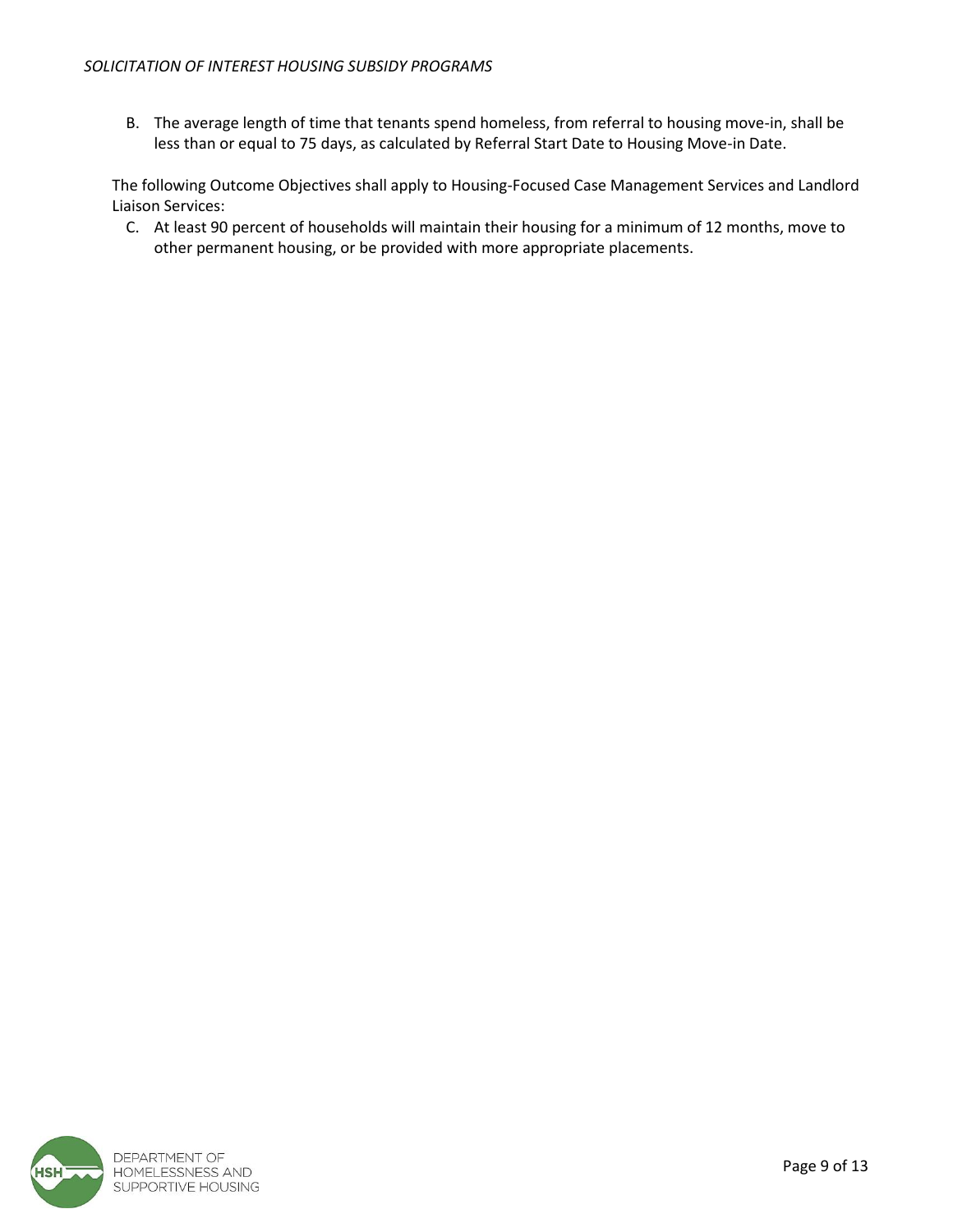# **XIV. Application Criteria and Submittal for FHSP and Housing Ladder Programs**

| <b>Application</b><br><b>Section</b>          | <b>Submittal</b><br>Format             | Applicant must provide a response to the following in the Proposal Template                                                                                                                                                                                                                                                                                                                                                                                                                                                                                                                                                                                                                                                                      |
|-----------------------------------------------|----------------------------------------|--------------------------------------------------------------------------------------------------------------------------------------------------------------------------------------------------------------------------------------------------------------------------------------------------------------------------------------------------------------------------------------------------------------------------------------------------------------------------------------------------------------------------------------------------------------------------------------------------------------------------------------------------------------------------------------------------------------------------------------------------|
| 1.Summary                                     |                                        | 1.1 Applicant Information: Organization Name, Federal ID #, Address, Director Information, Contact<br>Information, Point of Contact Information, Collaboration information, if any, preferred<br>agreement structure, identify which provider will deliver Housing-Focused Case Management<br>Services and which provider will deliver Housing Location, Housing Coordination, Subsidy<br>Administration, and Landlord Liaison services in any collaborative applications.<br>1.2 Certifications<br>1.3 Must be a certified City vendor or have initiated the process to become a City vendor, as<br>evidenced by registering at the San Francisco City Partner website by the time of submitting<br>materials for the Solicitation of Interest. |
| 2. Minimum<br>Qualification                   |                                        | 2.1 For each service type (e.g., Housing-Focused Case Management, Housing Location, Housing<br>Coordination, Subsidy Administration, and Landlord Liaison services), Applicant(s) must<br>demonstrate, respectively, that each has at least two years of experience delivering similar<br>services.                                                                                                                                                                                                                                                                                                                                                                                                                                              |
| 3.Plan                                        | Appendix 1:<br>Application<br>Template | 3.1 Applicant(s) must describe the proposed program, implementation, and service plan—as well as<br>collaborations between partners, if applicable (e.g., Housing Location, Housing Coordination,<br>Housing-Focused Case Management, Subsidy Administration, and Landlord Liaison providers). For<br>example, communication plan, how tenant stability will be achieved, and landlord engagement<br>strategy.                                                                                                                                                                                                                                                                                                                                   |
|                                               |                                        | 3.2 For each service type, Applicant(s) must describe their respective plan to engage tenants and<br>maintain housing stability for tenants using a racial equity-based, culturally responsive, and<br>trauma-informed approach.                                                                                                                                                                                                                                                                                                                                                                                                                                                                                                                 |
| 4. Organizational<br>Experience &<br>Capacity |                                        | 1.1 For each service type, Applicant(s) must describe their respective service experience, including<br>delivering services using a Housing First approach and focusing on housing stability to fulfill the<br>services outlined in the Solicitation. Providers should also include a description of their respective<br>experience, including delivering services for any specific subpopulations or programming such as<br>but not limited to undocumented households or asylum seekers, parenting TAY, individuals with<br>contact to the criminal justice system, and shared housing programming or conflict resolution.                                                                                                                     |

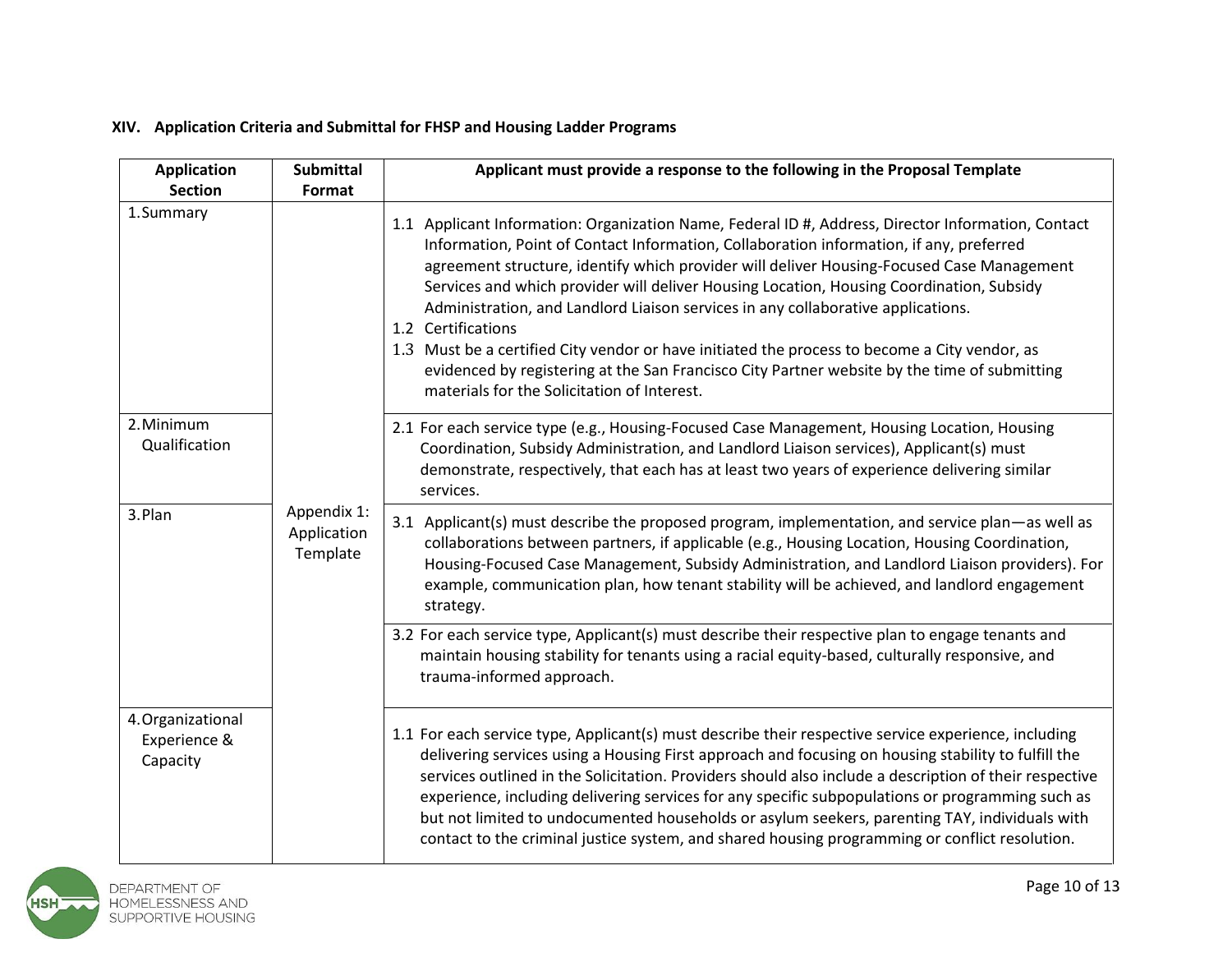| <b>Application</b><br><b>Section</b> | <b>Submittal</b><br>Format               | Applicant must provide a response to the following in the Proposal Template                                                                                                                                                                                                                                                                                                                                                                                                                                                                                                                                   |
|--------------------------------------|------------------------------------------|---------------------------------------------------------------------------------------------------------------------------------------------------------------------------------------------------------------------------------------------------------------------------------------------------------------------------------------------------------------------------------------------------------------------------------------------------------------------------------------------------------------------------------------------------------------------------------------------------------------|
|                                      |                                          | 1.2 For each service type, Applicant(s) must describe their organizational capacity. The response<br>should touch on hiring practices, onboarding, and training approach, including focusing on<br>professional development for staff, staffing retention/turnover/vacancy rates, and ability to track<br>and report data. Please provide a demographic profile of the organization's Board and staff and<br>describe efforts to ensure that they reflect the communities that the organization serves.                                                                                                       |
|                                      |                                          | 4.2 For each service type, Applicant(s) must describe their respective challenges and learnings from<br>their experience in service delivery and/or formal evaluation of services.                                                                                                                                                                                                                                                                                                                                                                                                                            |
| 5. Budget                            | Appendix 2:<br><b>Budget</b><br>Template | 5.1 Applicants must submit a completed Appendix 2: Budget Template for 23 months from 8/1/2022<br>to 6/30/2024, 11 months for 22-23 fiscal year and 12 months for 23-24 fiscal year. Applicants<br>submitting applications without collaborations must submit only one Appendix 2: Budget<br>Template. Applicants that submit collaborative applications shall submit separate Appendix 2:<br>Budget Templates for their respective service components. Submittals with budgets above the<br>allocated budget amount and/or those that do not contain the required staffing will not be<br>evaluated further. |

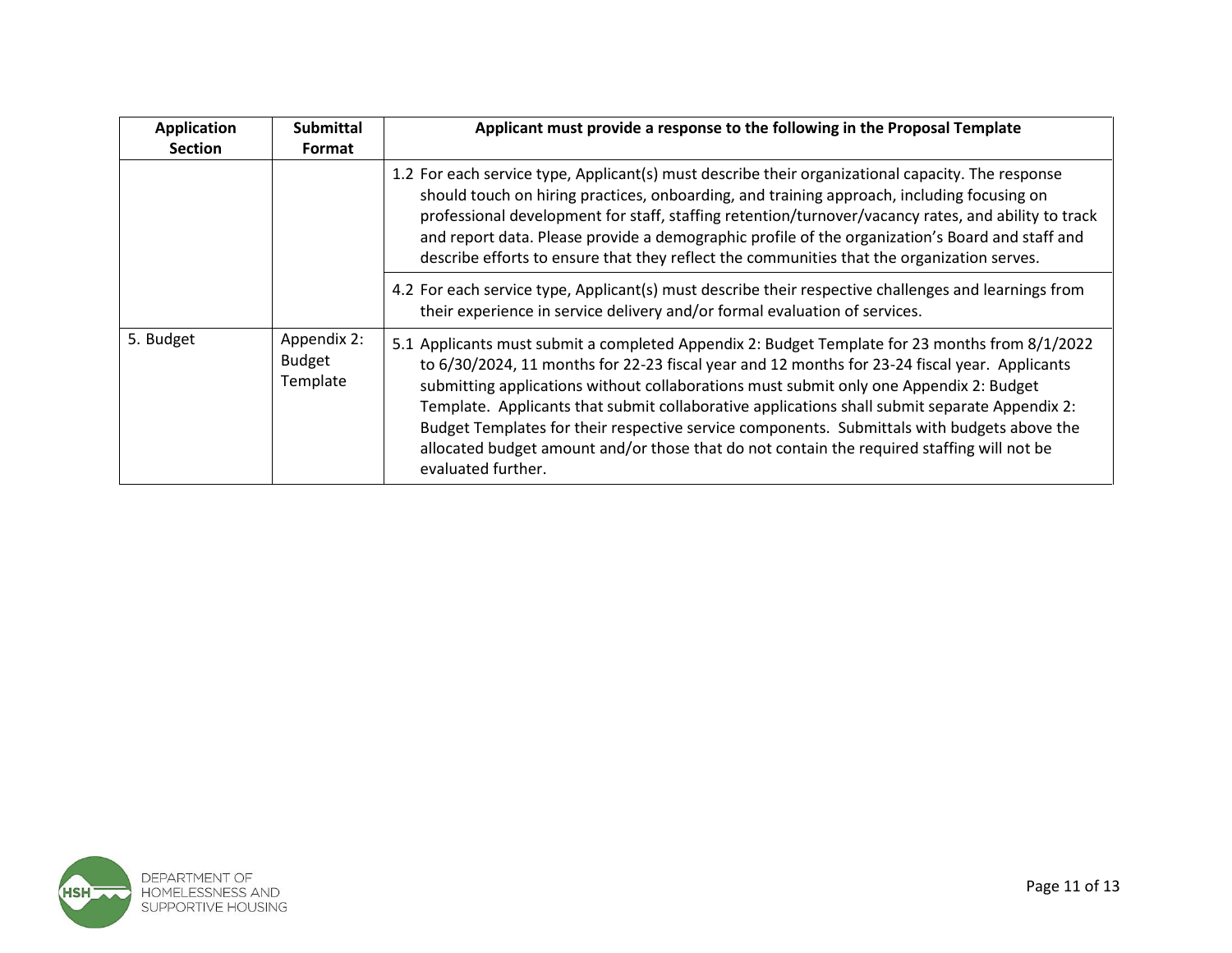# **XV. Submission of Application(s)**

**Time and Place for Submission of Applications for Flexible Housing Subsidy Pool for Families**  Applications are due electronically and should be submitted t[o cricket.miller@sfgov.org](mailto:cricket.miller@sfgov.org) in the format detailed below and must be received by June 29, 2022, by 5:00 PM. Applications received after the deadline may not be considered.

- Applicants shall submit Appendix 1: Proposal Template and Appendix 2: Budget Template attachments—including separate Appendix 2: Budget Templates for each collaborator, if any—in one PDF file saved as "SOI FHSP for Families App Organization Name(s)"
- Applicants shall submit the Appendix 2: Budget Template in Excel version as well saved as "SOI FHSP for Families Budget Organization Name(s)" or "SOI FHSP Budget Organization Name(s)."
- Applicants shall submit the two attachments to cricket.miller@sfgov.org.
- The email subject shall have the subject "SOI FHSP for Families App Organization Name(s)"

# **Time and Place for Submission of Applications for Flexible Housing Subsidy Pool for TAY**

Applications are due electronically and should be submitted to [cricket.miller@sfgov.org](mailto:cricket.miller@sfgov.org) in the format detailed below and must be received by June 29, 2022, by 5:00 PM. Applications received after the deadline may not be considered.

- Applicants shall submit Appendix 1: Proposal Template and Appendix 2: Budget Template attachments—including separate Appendix 2: Budget Templates for each collaborator, if any—in one PDF file saved as "SOI FHSP for TAY App Organization Name(s)."
- Applicants shall submit the Appendix 2: Budget Template in Excel version as well saved as "SOI FHSP for TAY Budget Organization Name(s)."
- Applicants shall submit the two attachments to cricket.miller@sfgov.org.
- The email subject shall have the subject "SOI FHSP for TAY App Organization Name(s)."

### **Time and Place for Submission of Applications for Housing Ladder**

Applications are due electronically and should be submitted to [cricket.miller@sfgov.org](mailto:cricket.miller@sfgov.org) in the format detailed below and must be received by June 29, 2022, by 5:00 PM. Applications received after the deadline may not be considered.

- Applicants shall submit Appendix 1: Proposal Template and Appendix 2: Budget Template attachments—including separate Appendix 2: Budget Templates for each collaborator, if any—in one PDF file saved as "SOI Housing Ladder App Organization Name(s)."
- Applicants shall submit the Appendix 2: Budget Template in Excel version as well saved as "SOI Housing Ladder Budget Organization Name(s)."
- Applicants shall submit the two attachments to cricket.miller@sfgov.org.
- The email subject shall have the subject "SOI Housing Ladder App Organization Name(s)."

Applications submitted by fax will not be accepted. Applicants must receive an email confirmation from the City to be considered submitted. Supplemental documents or revisions submitted after the Applications Deadline will not be accepted.

### A. **Application Submission Format**

Applicants must submit one Appendix 1: Proposal Template and one Appendix 2: Budget Template as instructed above.

HSH intends to select Grantees who best meet the criteria set forth in this Solicitation of Interest.